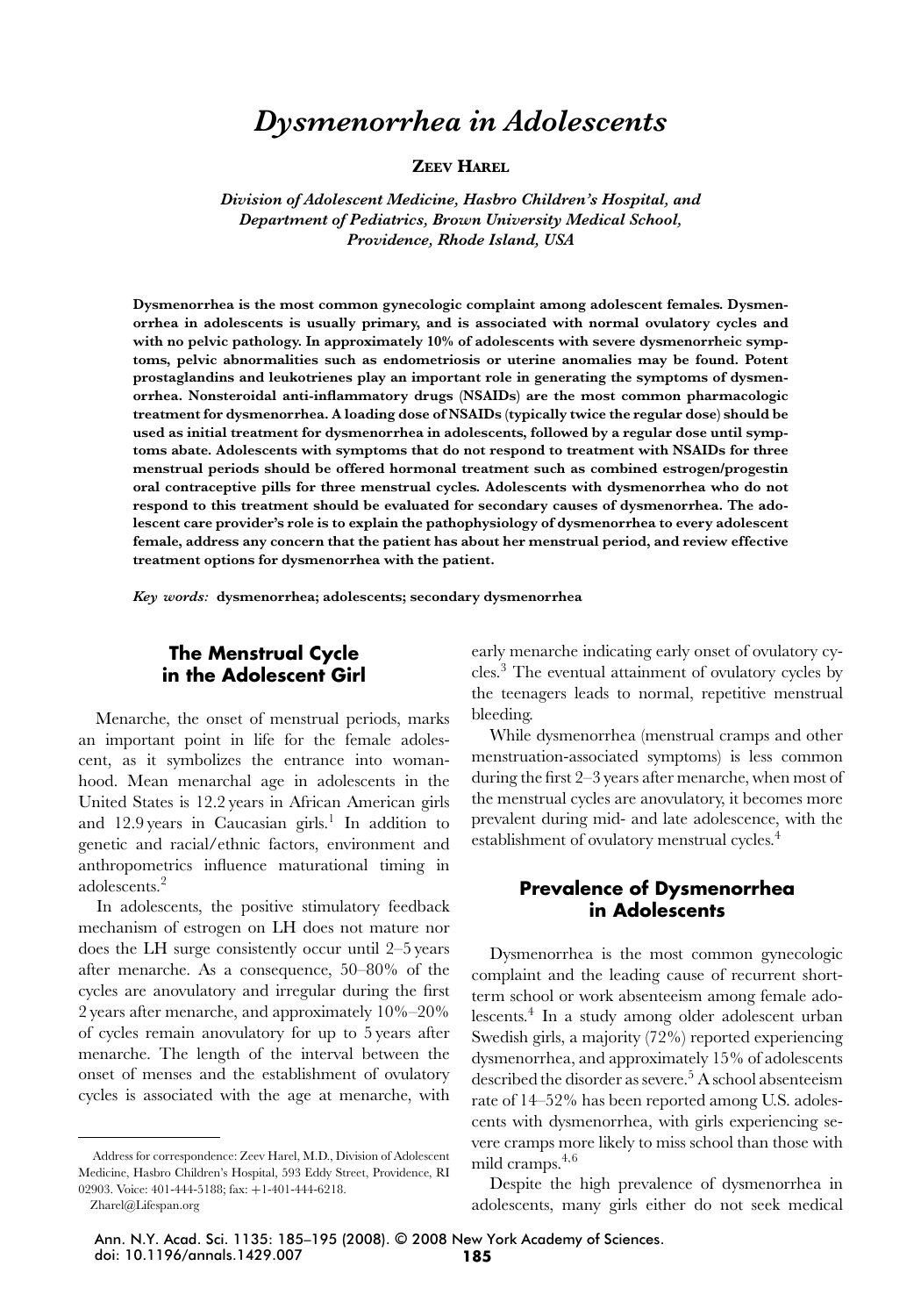| Diarrhea         |
|------------------|
| Facial blemishes |
| Abdominal pain   |
| Flushing         |
| Sleeplessness    |
| General aching   |
| Depression       |
| Irritability     |
| Nervousness      |
|                  |

**TABLE 1. Symptoms of dysmenorrhea**

advice or are undertreated.<sup>7</sup> In one study, a majority (98%) of adolescents used nonpharmacologic methods such as heat, rest, or distraction to treat dysmenorrhea, with perceived effectiveness of 40% or less.<sup>8</sup> In other studies from different populations, 30%-70% of girls reported at least occasionally self-medicating with over-the-counter (OTC) pain medications.5*,*9*,*<sup>10</sup> However, 57% of those who self-medicated with OTC preparations used subtherapeutic doses.<sup>10</sup> Only 54% of adolescents knew that certain medications could relieve menstrual cramps, $10$  and  $27\%$  of girls were unable to recognize any of three nonsteroidal antiinflammatory drugs (NSAIDs) listed as possible treatments for dysmenorrhea.<sup>11</sup>

In the U.S., some of the OTC medications marketed for relief of dysmenorrhea do not contain any of the NSAIDs that have been demonstrated to be effective in treating the disorder. Furthermore, while dysmenorrhea is a prevalent medical disorder (65%) among urban adolescent females, only few (2%) reported receiving information regarding menstruation from their health care provider.<sup>12</sup>

#### **Dysmenorrhea: Symptoms and Risk Factors**

While lower abdominal cramping is the most common symptom of dysmenorrhea, many adolescents suffer from other menstruation-associated symptoms such as headaches, nausea, and vomiting (TABLE 1). In a recent cross-sectional study among U.S. adolescents with dysmenorrhea, menstrual cramps were associated with nausea in 55%, and with vomiting in 24%.<sup>7</sup> Symptoms typically accompany the start of menstrual flow or occur within a few hours before or after onset and last for the first 24–48 hours. Severity of symptoms positively correlates with the onset of ovulatory cycles and with increased duration and amount of menstrual flow.<sup>5</sup>*,*<sup>13</sup> Low fish consumption correlated with severity of dysmenorrhea in two studies.<sup>13</sup>*,*<sup>14</sup> In addition, cigarette smoking may increase duration of dysmenorrhea, presumably because of nicotine-induced vasoconstriction.15

# **Pathophysiology of Primary Dysmenorrhea**

The majority of cases of dysmenorrhea in adolescents are primary (or functional), are associated with a normal ovulatory cycle and with no pelvic pathology, and have a clear physiologic etiology.4*,*<sup>16</sup> After ovulation there is a build-up of fatty acids in the phospholipids of the cell membranes. The high intake of omega-6 fatty acids in the Western diet results in a predominance of the omega-6 fatty acids in the cell wall phospholipids.<sup>17</sup> After the onset of progesterone withdrawal before menstruation, these omega-6 fatty acids, particularly arachidonic acid, are released, and a cascade of prostaglandins (PGs) and leukotrienes (LTs) is initiated in the uterus (FIG. 1). The inflammatory response, which is mediated by these PGs and LTs, produces both cramps and systemic symptoms such as nausea, vomiting, bloating, and headaches. In particular, the prostaglandin F2α, cyclooxygenase (COX) metabolite of arachidonic acid, causes potent vasoconstriction and myometrial contractions, leading to uterine ischemia and pain.<sup>18</sup>

Chan and Hill measured PGF2α activity in menstrual fluid from tampons and found that PG activity was twice as high in dysmenorrheic than in eumenorrheic women.<sup>18</sup> Similar findings were reported by Rees *et al.*<sup>19</sup> Lundstrom and Green examined endometrial specimens taken from both dysmenorrheic and eumenorrheic women during the menstrual period and found that women with dysmenorrhea receiving no medication had endometrial PGF2α levels four times higher than the eumenorrheic women did on the first day of the menstrual period.<sup>20</sup> The intensity of the menstrual cramps and dysmenorrhea-associated symptoms are directly proportional to the amount of PGF<sub>2</sub>α released.<sup>21</sup>

While the PG pathway has been extensively investigated in dysmenorrhea, there is a paucity of data regarding the LT pathway. Previous studies have shown that human uterine tissue has the capacity to synthesize and metabolize  $LTs$ ,  $^{22}$  and  $LT$  receptors have been detected in uterine tissue.23 Rees *et al.* found that the highest LT values were present in uterine tissue obtained (during hysterectomy) from adult women with a complaint of dysmenorrhea.<sup>22</sup> Nigam *et al.* found a close correlation between menstrual flow  $LT-C_4/D_4$ levels and the severity of dysmenorrheic symptoms in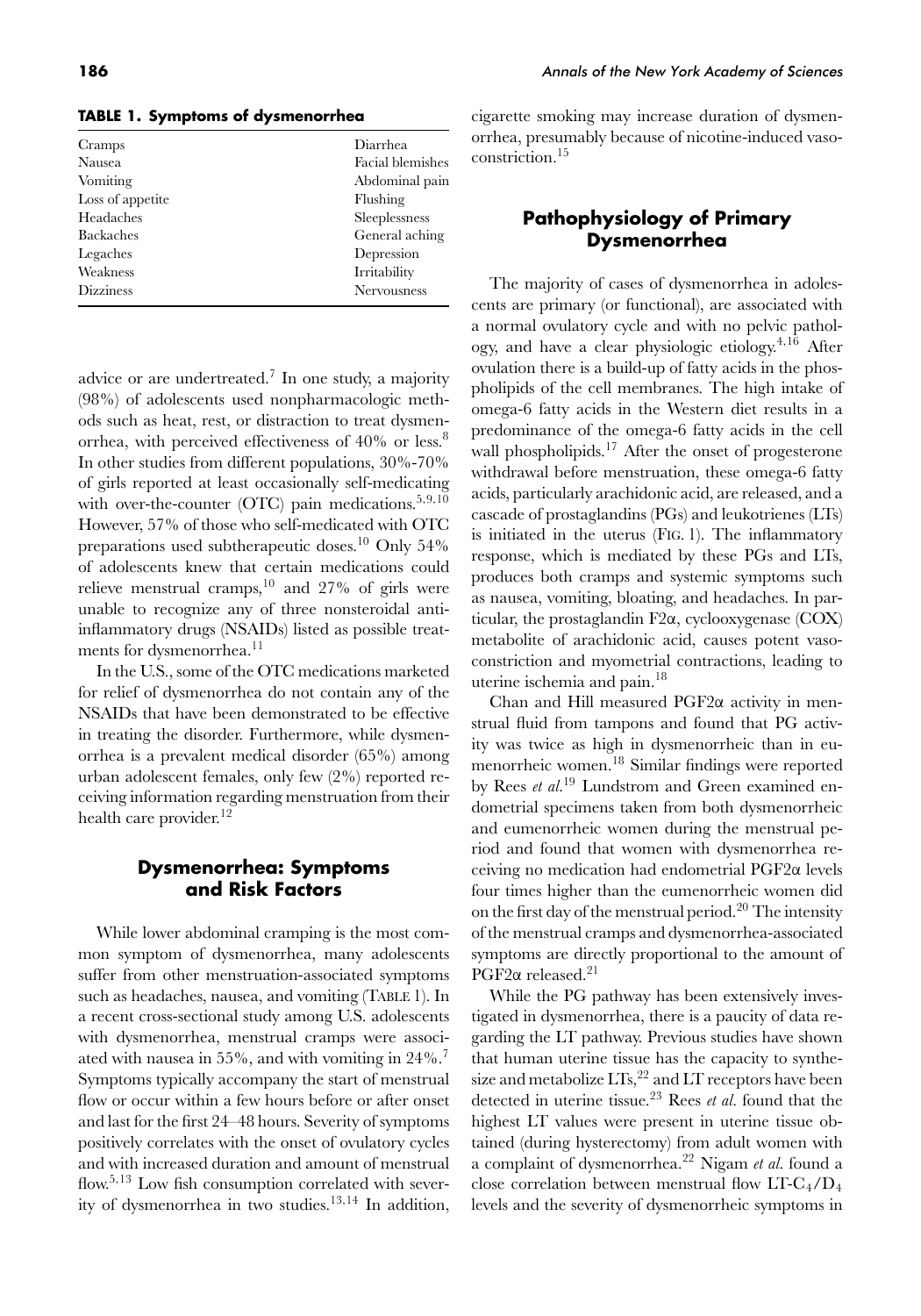

FIGURE 1. Pathophysiology of dysmenorrhea. (From Harel, Z.<sup>97</sup> Reprinted by permission.)

adult women with primary dysmenorrhea.24 In a preliminary study, our group found an increase in urinary LT-E<sub>4</sub> in adolescent girls with dysmenorrhea,<sup>25</sup> further indicating a possible involvement of these potent vasoconstrictors and inflammatory mediators in generating symptoms of dysmenorrhea in adolescents.

Some other mechanisms that are involved in uterine contractility and relaxation have been suggested in the pathogenesis of dysmenorrhea. An increased level of circulatory vasopressin, which is known to induce uterine contractions, has been reported in women with dysmenorrhea during menstruation, but its involvement in the pathogenesis of primary dysmenorrhea remains controversial.<sup>26</sup> Similarly, more studies are needed to explore whether low levels of nitric oxide, which are known to induce myometrial contractions and vasoconstriction, play a role in generating the symptoms of dysmenorrhea.27

# **Pathophysiology of Secondary Dysmenorrhea**

Secondary dysmenorrhea refers to painful menstruation associated with pelvic abnormalities, which may be seen in about 10% of adolescents with dysmenorrhea. Since the incidence of some of the causative conditions such as endometriosis and fibroids increases with age, secondary dysmenorrhea is more prevalent in adult women than in adolescents. Secondary dysmenorrhea is more likely to be associated with chronic pelvic pain, midcycle pain, dyspareunia, and metrorrhagia.

#### Endometriosis

Endometriosis is the most common cause of secondary dysmenorrhea in adolescents. It is defined as the presence and growth of uterine glands and stroma outside the uterine cavity. The majority of endometriosis implants are located in the pelvis, with the ovaries being the most common site. Other common sites of endometriosis include the pelvic peritoneum, anterior and posterior cul-de-sac, uterosacral ligaments, pelvic lymph nodes, cervix, uterus, vagina, vulva, rectosigmoid colon, and appendix. Rare sites of implantation include the umbilicus, surgical scars, bladder, kidneys, lungs, and extremities. The incidence of endometriosis in adolescents has been reported to be between 45% and 70% in a referral population presenting with chronic pelvic pain.28 The youngest reported patient to have biopsy-proven endometriosis was 10 years of age.<sup>29</sup> The  $6.9\%$  incidence of endometriosis in first-degree relatives of women with the disease, compared with the 1%–2% incidence in the general population, implies a possible polygenic multifactorial model of inheritance.<sup>30</sup> Although the risk for endometriosis is about threefold higher among firstdegree relatives, it is far less than the 50% incidence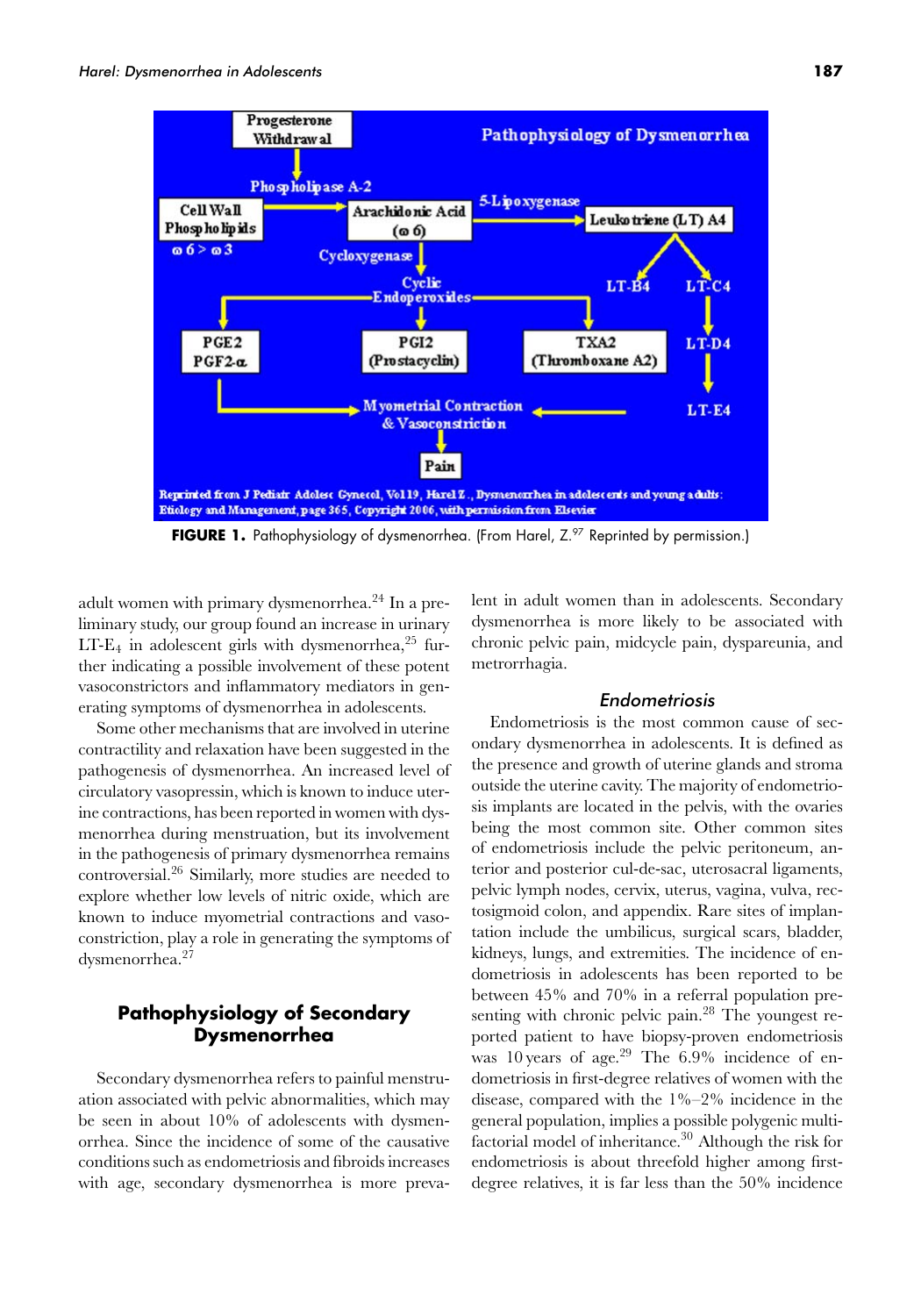one could expect with an autosomal dominant inheritance.

The most widely accepted theory about the development of endometriosis is Sampson's theory of retrograde menstruation. Deficient cell-mediated immunity with impaired clearing of endometriotic cells from aberrant locations has also been implicated. Other theories of origin include Meyer's theory of multipotential cells undergoing metaplasia, and Halban's theory of hematogenous and lymphatic dissemination of endometrial cells. Abnormal local hormonal activity and potent inflammatory mediators are also involved in the pathophysiology of endometriosis.

Endometriosis is an estrogen-dependent disorder. Immunohistochemical studies have located estrogen receptor expression and increased expression of aromatase in epithelial and stromal cells of endometriotic tissues and peritoneum.<sup>31</sup>*,*<sup>32</sup> Thus, while aromatase activity is not detectable in normal endometrium, it is expressed inappropriately in endometriosis, leading to a rise in local biosynthesis of estrogen. This acquisition of steroidogenic capacity may permit the ectopic endometrial tissues to survive despite the lack of ovarian steroids during menstruation. In addition, aberrant expression of cytokines such as interleukin-1 and tumor necrosis factor-alpha may influence the establishment and proliferation of these ectopic endometrial implants.33 Immunohistochemical studies have shown that the COX-2 expression is upregulated in endometriotic lesions,<sup>34</sup> and this increase in COX-2 is most likely secondary to the increase in estrogen.<sup>35</sup> The increased Cox activity results in production of  $PGs$  such as  $PGE<sub>2</sub>$ , which, in turn, is a potent inducer of aromatase expression and activity in endometriotic stromal cells.<sup>36</sup> Another abnormality that contributes to the rise of estrogen in endometriosis is a deficient 17 β-hydroxysteroid dehydrogenase (17 β-HSD) type 2 expression which impairs the inactivation of estradiol to estrone.<sup>37</sup> This 17 β-HSD type 2 deficiency may also be viewed as a defective action of progesterone, which fails to induce this enzyme in endometriotic tissue. Thus, the positive feedback loop in endometriosis consists of high local levels of estrogen, which induce transcription of COX-2 and synthesis of  $PGE_2$ , resulting in further expression and activity of aromatase and further increase in estrogen (FIG. 2). The accumulation of estrogen and PG results in a potent inflammatory process and pelvic pain.

The severity of pain from endometriosis involves several factors. These include the location of the lesion, depth of invasion, and stretching or scarring of tissue. In particular, women with deep implants tend to have more active disease and more severe pain.38 However, the presence of symptoms does not always predict the extent of endometriosis.<sup>39</sup>

### Reproductive Tract Anomalies and Other Causes of Secondary Dysmenorrhea

In the adolescent age group, the distinct possibility of a müllerian anomaly must also be considered. The patient may have a didelphic uterus with unilateral obstruction, resulting in pelvic pain that may or may not be cyclic. In particular, girls with an early onset of severe dysmenorrhea beginning with (or even before) menarche should be evaluated to rule out an obstructive or partially obstructive anomaly, such as longitudinal or transverse vaginal septum. In addition, an early age of presentation of endometriosis should raise suspicion of a genital outflow obstructive anomaly. In one study by Goldstein *et al.*, congenital anomalies of the reproductive tract were noted in 11% of teenagers with endometriosis.40

Patients with pregnancy-related complications such as miscarriage and ectopic pregnancy can present acutely with severe pain/cramping and bleeding, and this should be high on the list of differential diagnoses in a sexually active adolescent. Adhesions, pelvic inflammatory disease (PID), abscess, fibroids (myomas), adenomyosis, endometrial polyps, ovarian cysts, and, rarely, ovarian neoplasms are also included in the differential diagnosis of secondary dysmenorrhea.

### **Treatment of Dysmenorrhea**

#### Nonpharmacologic Approach

Interventions such as herbal preparations, $41$  transcutaneous nerve stimulation,  $42^{\circ}$  acupuncture,  $43^{\circ}$  and heat therapy<sup>44</sup> have been reported to lessen dysmenorrhea in some studies. Heat therapy can be administered with a heating pad, hot-water bottle, or commercially available adhesive pads which generate heat by a chemical reaction. Physical activity may also reduce dysmenorrhea<sup>45</sup> by improving pelvic blood flow as well as by stimulating the release of beta-endorphins, which act as nonspecific analgesics. A low-fat vegetarian diet was associated with a decrease in duration and intensity of dysmenorrhea in young adult women.<sup>46</sup> Dietary supplementation with omega-3 fatty acids had a beneficial effect on the symptoms of dysmenorrhea in adolescents in one study.<sup>47</sup> Increasing the intake of dietary omega-3 fatty acids leads to production of less potent prostaglandins and less potent leukotrienes, which may have accounted for the reduction in menstrual symptoms observed in adolescent girls in that study. x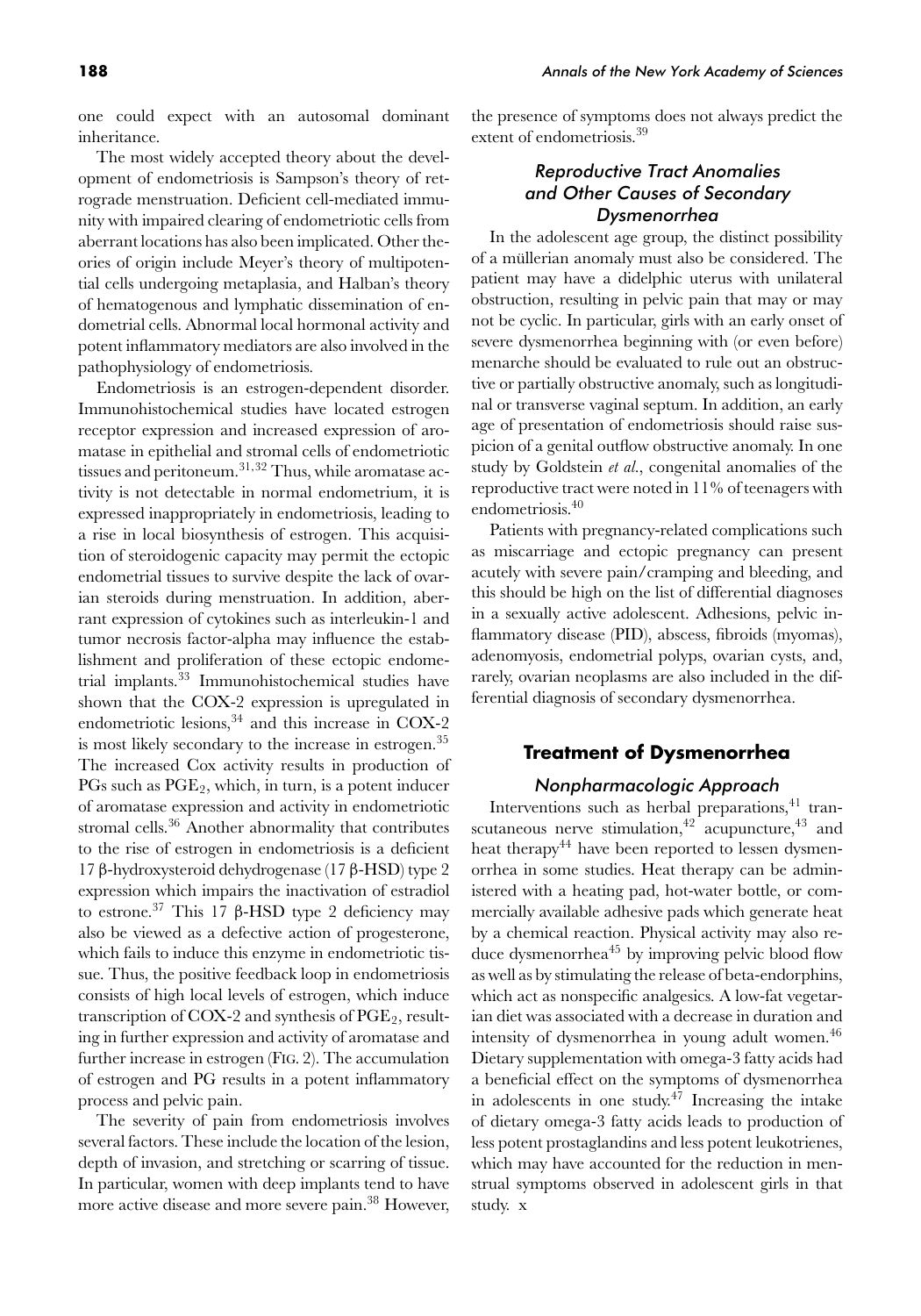

**FIGURE 2.** Pathophysiology of endometriosis. (From Harel.<sup>97</sup> Reprinted by permission.)

### Nonsteroidal Anti-inflammatory Drugs

The most common pharmacologic treatments for dysmenorrhea are nonsteroidal anti-inflammatory drugs (NSAIDs). Conventional NSAIDs inhibit the activity of both cyclooxygenase-1 and -2 isoforms, leading to a reduction in prostaglandin production. The resulting lower level of prostaglandin leads to less vigorous contractions of the uterus, and, therefore, to less discomfort. Chan and Dawood found that PGF2α decreased and pain improved in a small number of dysmenorrheic women treated with NSAIDs.<sup>48</sup> Subsequent larger, randomized, placebo-controlled studies have shown several NSAID preparations, including naproxen sodium, zomepirac sodium, mefenamic acid, ketoprofen, ibuprofen, and diclofenac, to be effective treatments for primary dysmenorrhea.<sup>49–54</sup> While most NSAIDs inhibit only cyclooxygenase, meclofenamate sodium (a fenamate NSAID) has been shown *in vitro* to inhibit both cyclooxygenase and lipooxygenase pathways.<sup>55</sup> Although Owen found a trend favoring fenamates over ibuprofen, indomethacin, and naproxen,<sup>56</sup> Roy found no significant clinical difference between mefenamic acid and ibuprofen,<sup>57</sup> indicating that there is no clear-cut advantage of one NSAID over another in the treatment of dysmenorrhea. DuRant *et al.* randomized 45 girls with a mean age of 15 years to five naproxen sodium dosing regimens for the treatment of dysmenorrhea. By the third treatment month, a loading dose of 550 mg was associated with greater alleviation of the symptoms of dysmenorrhea than was the regular dose of 275 mg.<sup>58</sup> This suggests that a loading dose of NSAID (typically twice the regular dose) should be used as initial treatment for dysmenorrhea, followed by a regular dose as needed.

Specific cyclooxygenase isoform 2 (COX-2) inhibitors may also relieve dysmenorrhea symptoms.<sup>59</sup> These specific COX-2 inhibitors spare prostaglandins produced by COX-1 which are essential for the integrity of the gastric mucosa. Celecoxib (Celebrex<sup>®</sup>) is the only available COX-2 inhibitor approved by the U.S. Food and Drug Administration (FDA) for treatment of primary dysmenorrhea. Currently, it is approved for treatment of patients  $\geq$ 18 years. The recommended dosage of celecoxib is 400 mg initially, followed by 200 mg every 12 hours as needed during the menstrual period.

Not all adolescents with dysmenorrhea respond to NSAIDs, and some of those who do respond report only partial relief.56*,*<sup>60</sup> One possible explanation is that most NSAIDs inhibit only cyclooxygenase and do not affect the production of other inflammatory mediators such as leukotrienes. However, treatment with the leukotriene receptor antagonist montelukast  $(Singular<sup>®</sup>)$ , in the FDA-approved dose (for asthma) and commencing immediately before the menstrual period, failed to alleviate symptoms of dysmenorrhea in adolescents.<sup>61</sup> Occasionally, adolescents who do not respond to NSAIDs may have a psychogenic component as part of their dysmenorrhea. In particular, a history of physical or sexual abuse has been associated with chronic pelvic pain.<sup>62</sup>

#### **Hormonal Treatment**

# Combined Estrogen and Progestin Oral Contraceptive Pills

Combined oral contraceptive pills (OCPs) are a widely used treatment for primary dysmenorrhea in women. OCPs are perhaps an ideal treatment for adolescent dysmenorrhea; they are safe during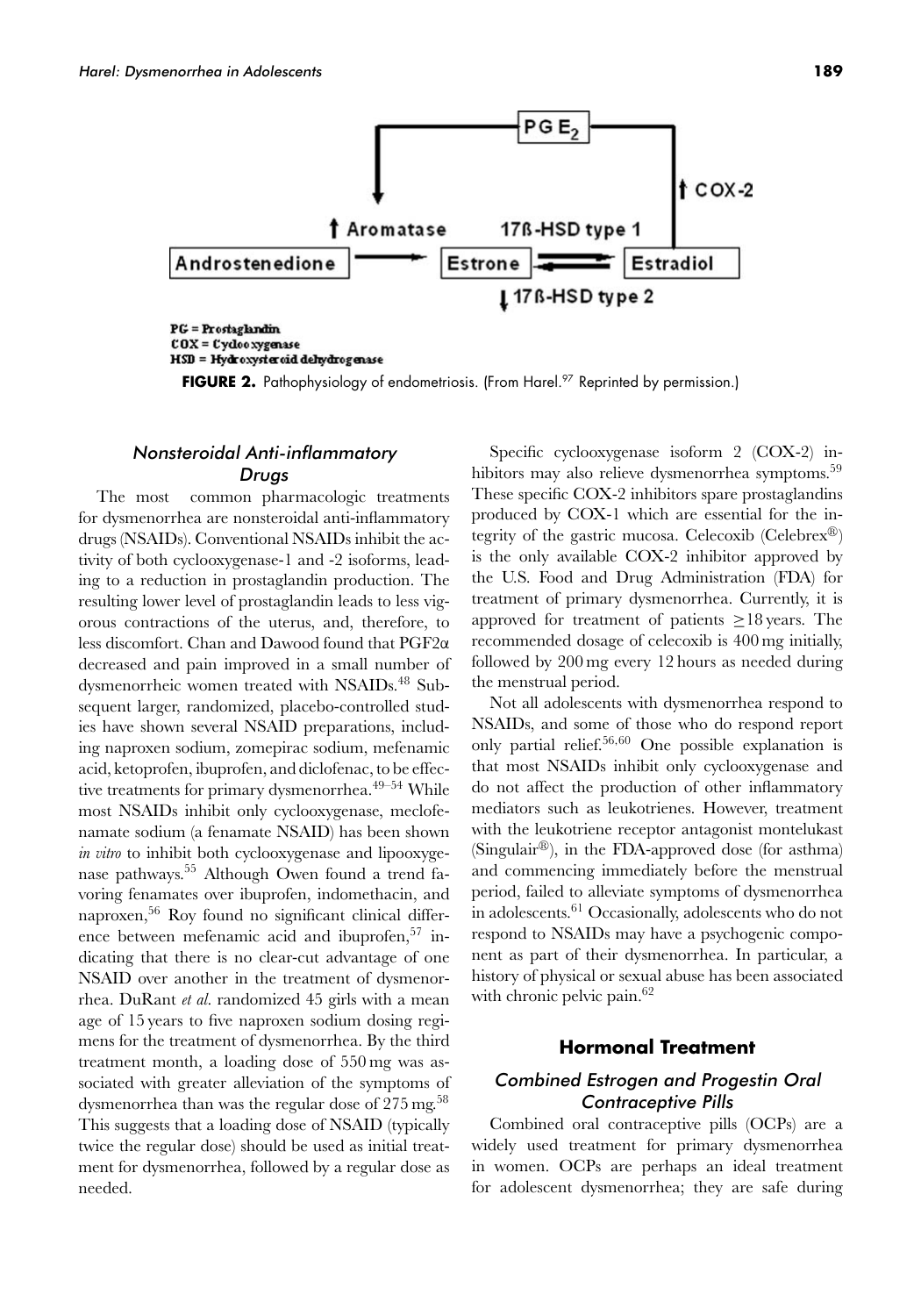adolescence, have health benefits important to adolescents, such as alleviation of acne, and would provide protection against unintended pregnancy.

OCPs prevent or lessen dysmenorrhea directly by limiting endometrial growth and reducing the amount of endometrial tissue available for PG and LT production, and indirectly by inhibiting ovulation and subsequent progesterone secretion. The observed decrease in menstrual fluid PG and LT during OCP use<sup>48,63</sup> and the observed inconclusive serum levels of these inflammatory mediators64*,*<sup>65</sup> are consistent with a change in local uterine production of PGs and LTs. Ekstrom *et al.* found a decrease in intrauterine pressure and alleviation of pain on the first day of menstrual bleeding after treatment with low-dose OCPs.<sup>66,67</sup> Taken together, these studies suggest that OCPs may decrease pain by decreasing PG and LT production, as well as by decreasing intrauterine pressure.

Many studies have reported an association between OCPs use and decreased dysmenorrhea. While one study suggested that OCPs consisting of the potent progestin levonorgestrel might be more beneficial in treatment of dysmenorrhea, $68$  other studies showed OCPs with other progestins to be beneficial as well.<sup>69</sup>*,*<sup>70</sup> Overall, the consistency of the effect of OCPs across populations and with different pill formulations $69-\overline{73}$  supports the use of OCPs in the treatment of dysmenorrhea.

Girls on OCPs who continue to experience menstrual symptoms or exacerbation of a medical condition (asthma, arthritis, seizures) during the active pill-free interval, may be considered for extension of the duration of active hormones to more than 21 days. Studies in adult women with menstruation-related problems showed that an extended cycle regimen (allowing menses every 3 or more months) was easier to follow, well tolerated, and efficacious in reducing menstrual symptoms.<sup>74</sup>*,*<sup>75</sup> The first extended regimen consisting of active pills (levonorgestrel 0.15 mg and ethinyl estradiol 0.03 mg daily) for 84 days of continued use followed by 7 days of inactive pills (Seasonale<sup>®</sup>) was approved by the FDA in September 2003. A modified version incorporating 7 pills of ethinyl estradiol 0.01 mg in place of the inactive pills (Seasonique<sup>®</sup>) was approved by the FDA in May 2006. A study evaluating the effect of Seasonique on dysmenorrhea in adolescents is ongoing. In May 2007, the FDA approved a low-dose annual regimen  $(Lybrel^{\circledR})$  consisting of ethinyl estradiol 20 mcg and levonorgestrel 90 mcg taken daily for 365 days without a placebo phase or pill-free interval. The main concerns with the extended cycle regimen are: a potential decrease in endometrial stability, a possible deleterious effect on lipid profile, and the question of long-term safety .<sup>76</sup> Another concern is that sexually active adolescents may find it difficult to recognize an unexpected pregnancy during the use of an extended cycle regimen.

### Injectable Long-Acting Hormonal **Contraceptives**

The injectable contraceptive depot medroxyprogesterone acetate (DMPA) is a progestin-only, long-acting, effective, and convenient contraceptive method. It is available in two formulations: the intramuscular formulation (Depo-Provera®,  $150 \text{ mg}$  DMPA/1 mL) approved by the FDA in 1992, and the subcutaneous formulation (Depo-subQ Provera  $104^{\circledR}$ ,  $104$  mg DMPA/0.65 mL) approved by the FDA in 2004, both administered every 12 weeks. Since ovulation is inhibited for as many as 7 to 9 months after a single DMPA intramuscular injection, $77$  it may be used for alleviating the symptoms of dysmenorrhea. While the subcutaneous formulation of DMPA delivers a 30% lower total dose of DMPA than the intramuscular formulation, it was found to suppress ovulation for more than  $13$  weeks,<sup>78</sup> and thus may improve dysmenorrheic symptoms as well. About two-thirds (64%) of adolescents reported fewer symptoms of dysmenorrhea while using DMPA as a contraceptive method.<sup>79</sup> Since the use of this progestin-only contraceptive may lead to relative estrogen deficiency, there is a concern regarding its effect on bone mineral density (BMD), particularly when used during adolescence, a critical period for BMD accrual. On November 17, 2004, the FDA issued a "black box warning" for DMPA, stating that prolonged use of the method may result in significant loss of BMD, that the loss is greater the longer the drug is administered, and that BMD loss may not be completely reversible after discontinuation of DMPA.80 In a 2006 position paper of the Society for Adolescent Medicine, Cromer*et al.* provided a list of clinical guidelines for continuation of DMPA use in the adolescent age group.<sup>81</sup>

### Other Long-Acting Progestin-Only Hormonal Contraceptives

The levonorgestrel-releasing intrauterine system (Mirena®) releases levonorgestrel (20  $\mu$ g/day) into the uterine cavity for 5 years. Women (aged 25–47 years) who used Mirena considered the absence or reduced intensity of menstruation and the amelioration of menstrual pain as the main advantages of this method.<sup>82</sup> In this study, the proportion of women with menstrual pain was reduced from 60% before use to 29% after 36 months of use of Mirena.

The etonogestrel subdermal implant (Implanon<sup>®</sup>), which was approved by the FDA in 2006, provides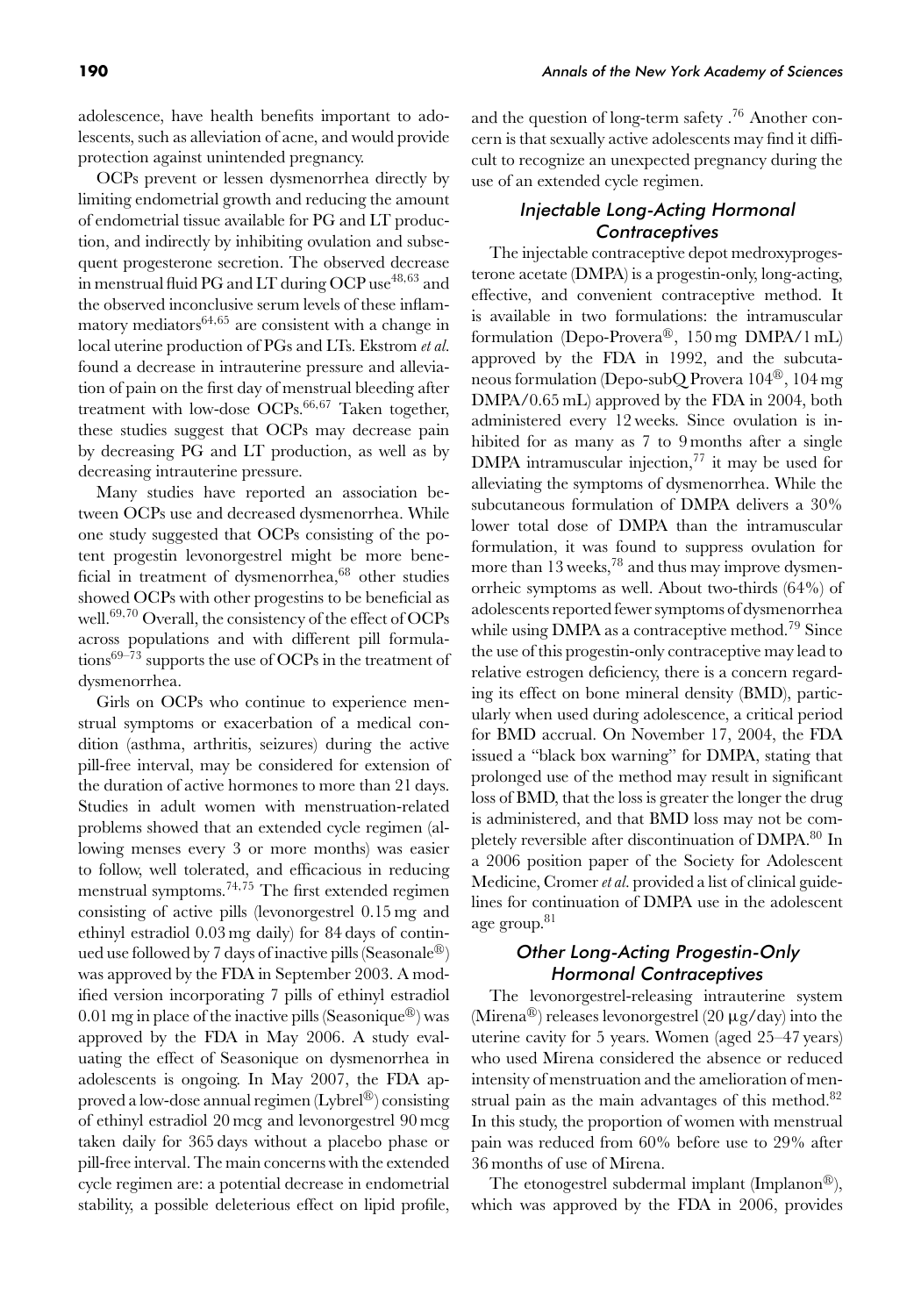#### Harel: Dysmenorrhea in Adolescents **191**

effective contraception for up to 3 years. In a study by Funk *et al.*, 81% of women (aged 18–40 years) with a history of dysmenorrhea at baseline reported lessening of symptoms during the use of Implanon.<sup>83</sup>

#### Other Long-Acting Combined Estrogen and Progestin Hormonal Contraceptives

The combined estrogen and progestin transdermal patch (Ortho Evra $\mathcal{B}$ ) also has the potential to alleviate dysmenorrhea. In one study of adolescent girls using Ortho Evra, 39% of participants reported decrease in dysmenorrhea symptoms, while 11% reported worsening of symptoms.<sup>84</sup> It remains to be determined in further studies whether Ortho Evra may be less beneficial than OCPs in the management of dysmenorrhea in adolescemts.

The combined estrogen and progestin vaginal ring (Nuva $\text{Ring}^{(8)}$ ) was approved by the FDA in 2001. It is designed for 3 weeks of use, followed by a 1-week ringfree interval. In one recent study in women (aged 20– 39 years), the incidence of dysmenorrhea was reduced from 25.9% at baseline to 5.7% at the end of the sixth (NuvaRing) treatment cycle.<sup>85</sup>

# **Approach to Adolescents with Dysmenorrhea**

Evaluation of the adolescent with dysmenorrhea starts with a history that is obtained privately and confidentially. The patient should be asked about age at menarche, menstrual pattern, onset and character of menstrual cramps and other menstruation-associated symptoms, response to analgesic medication, sexual activity, sexual abuse history, contraception, condom use, history of sexually transmitted diseases, vaginal discharge, school performance and school/work absenteeism, and family history of menstrual disorders (in particular, endometriosis in first-degree relatives). Psychological aspects of dysmenorrhea as well as psychological sequelae of chronic pelvic pain should be explored. The Cox Menstrual Symptoms Scale can be used to assess the frequency and severity of symptoms of dysmenorrhea.86

Pelvic examination is not necessary if the patient has never been sexually active, and if the history suggests primary dysmenorrhea. Because of the risk of pelvic inflammatory disease, a pelvic examination should be performed in a sexually active adolescent who develops new-onset or more severe dysmenorrhea. Pelvic and rectal examinations should be performed in adolescents with a history suggestive of secondary dysmenorrhea. Endometriosis is commonly associated with adnexal, uterine, or rectovaginal tenderness on pelvic

examination. While palpable nodularity may be found on rectal examination in adult women with endometriosis, its presence in adolescents is quite uncommon.<sup>87</sup>

Adolescent care providers should explain the menstrual cycle, menstruation-associated symptoms, and the physiologic etiology of dysmenorrhea to every girl who suffers from menstrual cramps and/or other menstruation-associated symptoms. During counseling, an effort should be made to encourage girls who smoke to quit smoking, since smoking may be associated with prolonged dysmenorrheic symptoms.15 In addition, girls should be encouraged to increase consumption of fish such as salmon, tuna, mackerel, and herring, which are rich in very-long-chain omega-3 polyunsaturated fatty acids. A review of effective treatment options for primary dysmenorrhea should be provided.

Response to treatment is an important component of the evaluation, because dysmenorrhea resulting from endometriosis is less likely to respond to NSAIDs than is primary dysmenorrhea.<sup>88</sup> If the pain does not abate with oral contraceptives, the patient should be evaluated by a gynecologist for consideration of laparoscopy in order to make a definitive diagnosis of endometriosis. Since endometriosis in adolescents is more likely to have an atypical appearance compared with its appearance in adults, it is important to refer to a gynecologist who frequently cares for adolescents with chronic pelvic pain. Pelvic magnetic resonance imaging is indicated if the medical history or/and physical examination raises suspicion of an obstructive pelvic anomaly.

# **Management of Primary Dysmenorrhea**

Treatment with one of the NSAIDs in a therapeutic dose is the preferred initial treatment and should be tried for at least three menstrual periods. Treatment with NSAIDs is most effective when it starts 1– 2 days before the onset of menses. Adolescents who cannot predict the initiation of their period should be instructed to start NSAID as soon as menstrual bleeding begins, or as soon as they have any menstruationassociated symptoms. It is important to provide the adolescent with specific instructions about the dose and maximum daily frequency of the recommended NSAID. If one preparation does not provide relief, a second NSAID preparation should be tried. The adolescent should be instructed to take the NSAID with food in order to prevent gastric irritation, and to increase fluid intake in order to prevent renal side effects.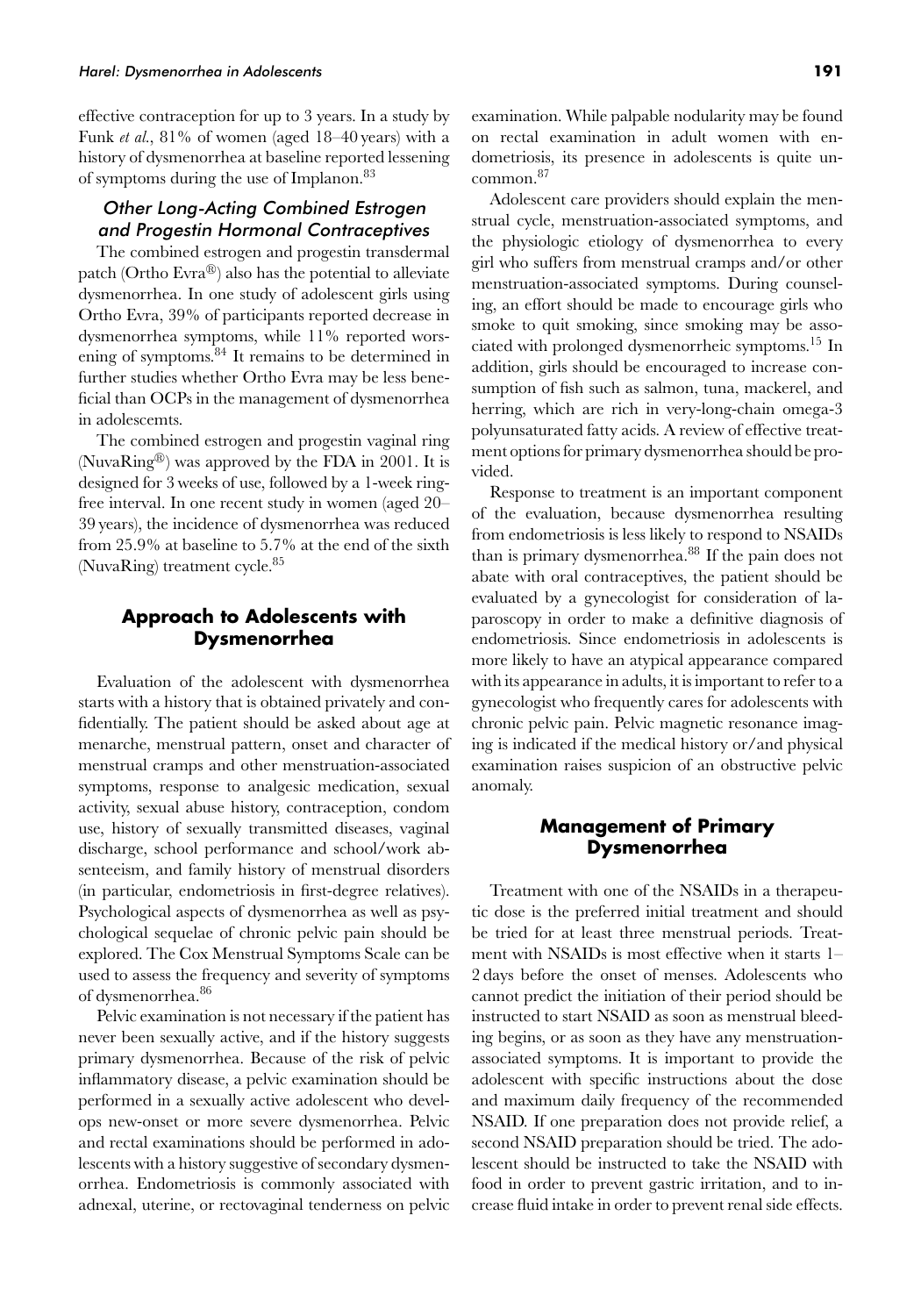**Table 2. NSAIDs used during menstruation in the treatment of primary dysmenorrhea in adolescents and young adults**

| Drug              | Dosage                                                                |
|-------------------|-----------------------------------------------------------------------|
| Ibuprofen         | $200 - 600$ mg every 6 h as needed                                    |
| Naproxen sodium   | 440–550 mg initially, followed by<br>$220-275$ mg every 8 h as needed |
| Mefenamic acid    | 500 mg initially, followed by 250 mg<br>every 6 h as needed           |
| $Celecoxib^{a,b}$ | 400 mg initially, followed by 200 mg<br>every 12 h as needed          |

 $a^a$ For girls  $\geq 18$  years<br>*b*Cyclooxygenase-2

 ${}^b$ Cyclooxygenase-2 specific inhibitor

 $NSAIDs =$  nonsteroidal anti-inflammatory drugs;  $h =$  hours *Source:* From Harel.97 Reprinted by permission.

Because primary dysmenorrhea typically resolves by day 2 to 3 of the menstrual period, the short course of treatment limits the development of the side effects of NSAIDs. A specific COX-2 inhibitor should be considered in adolescents with a prior history of peptic ulcer or gastrointestinal bleeding, in adolescents who require high doses of a conventional NSAID during the period, in adolescents with a history of conventional NSAID gastrointestinal adverse effects, and in adolescents with coagulation deficiencies. TABLE 2 delineates the most common conventional NSAIDs and the available specific COX-2 inhibitor used for treatment of dysmenorrhea in the United States.

If treatment with NSAIDs is not effective, a combination estrogen and progestin pill (OCP) should be offered for at least three menstrual cycles. Every OCP containing 20 to 35 mcg of estrogen has the potential for relieving dysmenorrhea. Dysmenorrhea that does not respond to NSAIDs administered for at least three menstrual periods and to combined OCPs administered for at least three ensuing menstrual cycles should raise suspicion of secondary dysmenorrhea.

#### **Management of Secondary Dysmenorrhea**

If dysmenorrhea is not alleviated within 6 months of treatment with NSAIDs and OCPs, consideration should be given to the performance of a laparoscopy to assess the presence of endometriosis. Because of wide variation in appearance and morphology of endometriosis, a histologic biopsy of the lesions should be performed during laparoscopy in order to confirm the diagnosis. Visible implants may also be obliterated by laser vaporization or resection during this procedure.<sup>89</sup>*,*<sup>90</sup>

Initial medical treatment for endometriosis consists of low-dose, monophasic oral contraceptives given in a noncyclic fashion.<sup>91</sup> The goals are to avoid endometrial proliferation, and to prevent endometrial implants from bleeding. It is the endometrial implants that cause the pain, scarring, and infertility associated with endometriosis. Medical management in patients refractory to noncyclic OCP treatment may proceed to gonadotropin-releasing hormone (GnRH) agonists, such as nafarelin or leuprolide, for 6 months. However, the low-estrogen state induced by these medications raises concern about bone metabolism, and the treatment may be associated with bothersome side effects such as hot flashes, emotional lability, and headaches.<sup>90</sup> Therefore, "add back" sex steroid therapy should be considered if long-term treatment with one of the GnRH agonists is planned. $92$  Medications such as danazol and methyltestosterone, used in the past for treatment of endometriosis, are seldom utilized anymore because of high rate of adverse effects. Preliminary reports indicate that aromatase inhibitors, which can effectively block the local estrogen biosynthesis in the endometriotic lesions, significantly reduce lesion size and alleviate pelvic pain in patients with endometriosis.93*,*<sup>94</sup> To prevent ovarian folliculogenesis in adolescents and young adults, the aromatase inhibitor may be combined with a progestin, a combination oral contraceptive, or a GnRH analogue.<sup>95</sup> Another novel approach is the use of a selective progesterone receptor modulator, which has been shown to reduce dysmenorrhea and nonmenstrual pain in patients with endometriosis.96

The management of congenital malformations of the genital tract may be complex, and patients should be referred to a clinician who is experienced in management of these disorders. While it has been suggested that endometriosis in patients with genital tract anomalies usually resolves after a patent outflow tract is established, the evidence for this is not strong.

The management of secondary dysmenorrhea that is associated with ovarian disease is beyond the scope of this review. Functional cysts may resolve with time alone. Decisions about surgical management of other ovarian disorders should be made by a gynecologic surgeon who has experience in dealing with adolescents.

#### **Acknowledgments**

I thank Wendy Wholey and Karen Autieri for skillful preparation of the manuscript.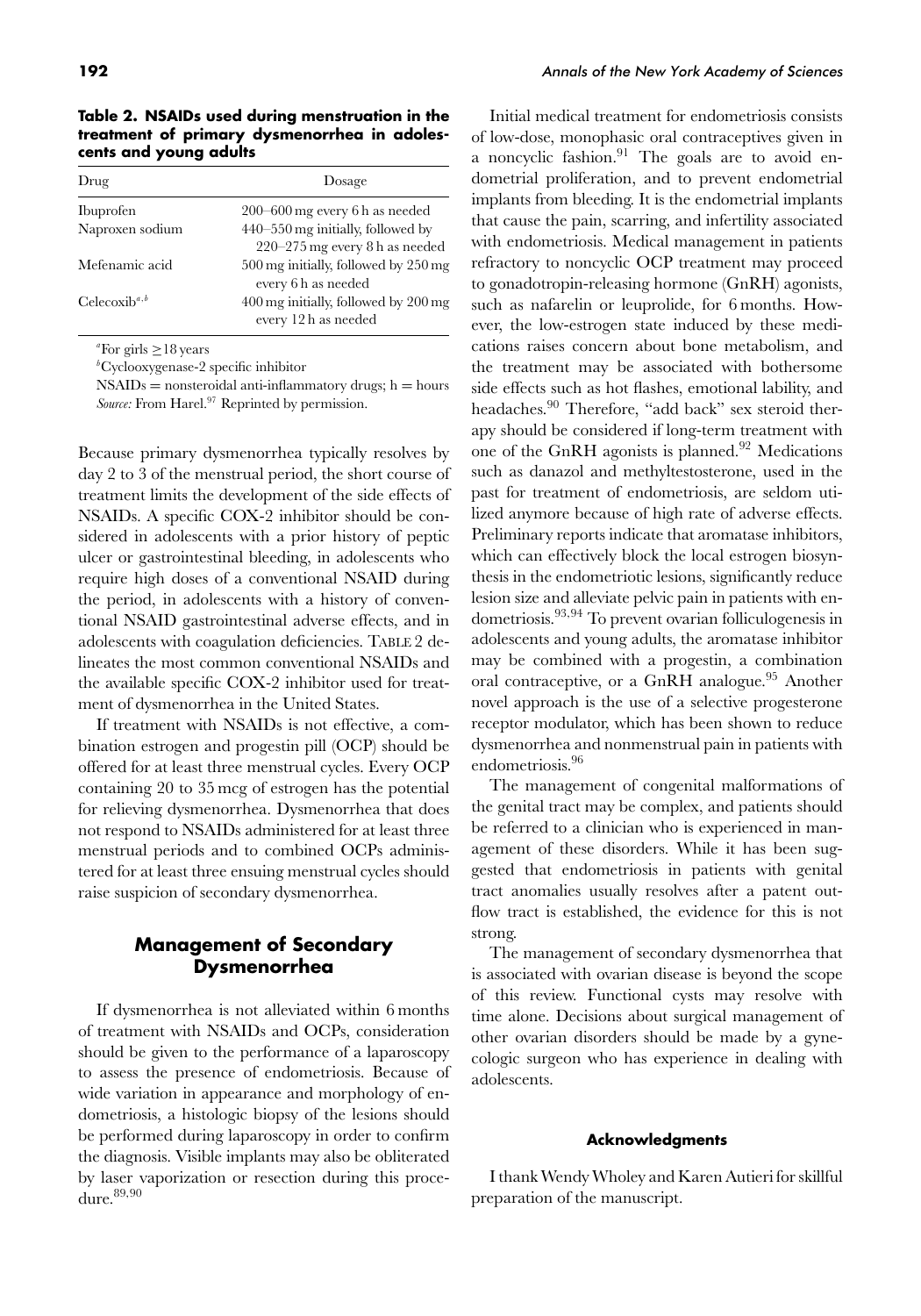#### **Conflicts of Interest**

The author declares no conflicts of interest.

#### **References**

- 1. HERMAN-GIDDENS, M.E., E.J. SLORA, R.C. WASSERMAN, *et al.* 1997. Secondary sexual characteristics and menses in young girls seen in office practice: a study from the Pediatric Research in Office Settings. Pediatrics **99:** 505– 512.
- 2. ANDERSON, S.E. & A. MUST. 2005. Interpreting the continued decline in the average age at menarche: results from two nationally representative surveys of US girls studied 10 years apart. J. Pediatr. **147:** 753–760.
- 3. APTER, D. & R. VIHKO. 1983. Early menarche, a risk factor for breast cancer, indicates early onset of ovulatory cycles. J. Clin. Endocrinol. Metab. **57:** 82–86.
- 4. KLEIN, J.R. & I.F. LITT. 1981. Epidemiology of adolescent dysmenorrhea. Pediatrics **68:** 661–664.
- 5. ANDERESCH, B. & I. MILSOM. 1982. An epidemiologic study of young women with dysmenorrhea. Am. J. Obstet. Gynecol. **144:** 655–660.
- 6. BANIKARIM, C., M.R. CHACKO & S.H. KEDLER. 2000. Prevalence and impact of dysmenorrhea on Hispanic female adolescents. Arch. Pediatr. Adolesc. Med. **154:** 1226–1229.
- 7. O'CONNELL, K., A.R. DAVIS & C. WESTHOFF. 2006. Selftreatment patterns among adolescent girls with dysmenorrhea. J. Pediatr. Adolesc. Gynecol. **19:** 285–289.
- 8. CAMPBELL, M.A. & P.J. MCGRATH. 1999. Nonpharmacologic strategies used by adolescents for the management of menstrual discomfort. Clin. J. Pain **15:** 313– 320.
- 9. JOHNSON, J. 1988. Level of knowledge among adolescent girls regarding effective treatment for dysmenorrhea. J. Adolesc. Health **9:** 398–402.
- 10. CAMPBELL, M.A. & P.J. MCGRATH. 1997. Use of medication by adolescents for the management of menstrual discomfort. Arch. Pediatr. Adolesc. Med. **151:** 905–913.
- 11. HILLEN, T.I., S.L. GRBAVAC, P.J. JOHNSTON, *et al.* 1999. Primary dysmenorrhea in young western Australian women: prevalence, impact and knowledge of treatment. J. Adolesc. Health **25:** 40–45.
- 12. HOUSTON, A.M., A. ABRAHAM, Z. HUANG, *et al.* 2006. Knowledge, attitudes, and consequences of menstrual health in urban adolescent females. J. Pediatr. Adolesc. Gynecol. **19:** 271–275.
- 13. BALBI, C., R. MUSONE, P. DE FRANCISCIS, *et al.* 2000. Influence of menstrual factors and dietary habits on menstrual pain in adolescence age. Eur. J. Obstet. Gynecol. Reprod. Biol. **91:** 143–148.
- 14. DEUTCH, B. 1995. Menstrual pain in Danish women correlated with low n-3 polyunsaturated fatty acid intake. Eur. J. Clin. Nutr. **49:** 508–516.
- 15. HORNSBY, P.P., A.J. WILCOX & C.R. WEINBER. 1998. Cigarette smoking and disturbance of menstrual function. Epidemiology **9:** 193–198.
- 16. ALVIN, P.E. & I.F. LITT. 1982. Current status of etiology and management of dysmenorrhea in adolescents. Pediatrics **70:** 516–525.
- 17. SIMOPOULOS, A.P. 1991. Omega-3 fatty acids in health and disease and in growth and development. Am. J. Clin. Nutr. **54:** 438–463.
- 18. CHAN, W.Y. & J.C. HILL. 1978. Determination of menstrual prostaglandin levels in nondysmenorrheic and dysmenorrheic subjects. Prostaglandins **15:** 365–375.
- 19. REES, M.C.P., A.B.M. ANDERSON,.M. DEMERS, *et al.* 1984. Prostaglandins in menstrual fluid in menorrhagia and dysmenorrhea. Br. J. Obstet. Gynaecol. **91:** 673–680.
- 20. LUNDSTROM, V. & K. GREEN. 1978. Endogenous levels of prostaglandin F2a and its main metabolites in plasma and endometrium of normal and dysmenorrheic women. Am. J. Obstet. Gynecol. **130:** 640–646.
- 21. YUSOFF, D.M.. 2006. Primary dysmenorrhea: advances in pathogenesis and management. Obstet. Gynecol. **108:** 428–441.
- 22. REES, M.C.P., V. DI MARZO, J.R. TIPPINS, *et al.* 1987. Leukotriene release by endometrium and myometrium throughout the menstrual cycle in dysmenorrhea and menorrhagia. J. Endocrinol. **113:** 291–295.
- 23. LEVINSON, S.L.. 1984. Peptidoleukotriene binding in guinea pig uterine membrane preparations. Prostaglandins **28:** 229–240.
- 24. NIGAM, S., C. BENEDETTO, M. ZONCA, *et al.* 1991. Increased concentrations of eicosanoids and platelet-activating factor in menstrual blood from women with primary dysmenorrhea. Eicosanoids **4:** 137–141.
- 25. HAREL, Z., C. LILLY, S. RIGGS, *et al.* 2000. Urinary leukotriene (LT)-E4 in adolescents with dysmenorrhea. J. Adolesc. Health **27:** 151–154.
- 26. VALENTIN, L., P. SLADKEVICIUS, H. KINDAHL, *et al.* 2000. Effects of a vasopressin antagonist in women with dysmenorrhea. Gynecol. Obstet. Invest. **50:** 170– 177.
- 27. CAMERON, I.T. & S. CAMBELL. 1998. Nitric oxide in the endometrium. Hum. Reprod. Update **4:** 565–569.
- 28. LAUFER, M.R., L. GOITEIN, M. BUSH, *et al.* 1997. Prevalence of endometriosis in adolescent women with chronic pelvic pain not responding to conventional therapy. J. Pediatr. Adolesc. Gynecol. **10:** 199–202.
- 29. GOLDSTEIN, D.P., C. DECHOLNOKY, J.M. LEVENTHAL, *et al.* 1979. New insights into the old problem of chronic pelvic pain. J. Pediatr. Surg. **14:** 675–680.
- 30. SIMPSON, J.L., S. ELIAS, L.R. MALINAK, *et al.* 1980. Heritable aspects of endometriosis: I. Genetic studies. Am. J. Obstet. Gynecol. **137:** 327–331.
- 31. BULUN, S.E., S. YANG, Z. FANG, *et al.* 2002. Estrogen production and metabolism in endometriosis. Ann. N. Y. Acad. Sci. **955:** 75–85.
- 32. MATSUZAKI, S., T. MURAKAMI, S. UEHARA, *et al.* 2004. Expression of estrogen receptor alpha and beta in peritoneal and ovarian endometriosis. Fertil. Steril. **75:** 1198– 1205.
- 33. KEENAN, J.A., T.T. CHEN, N.L. CHADWELL, *et al.* 1995. IL-1 beta, TNF-alpha and IL-2 in peritoneal fluid and macrophage-conditioned media of women with endometriosis. Am. J. Reprod. Immunol. **34:** 381–385.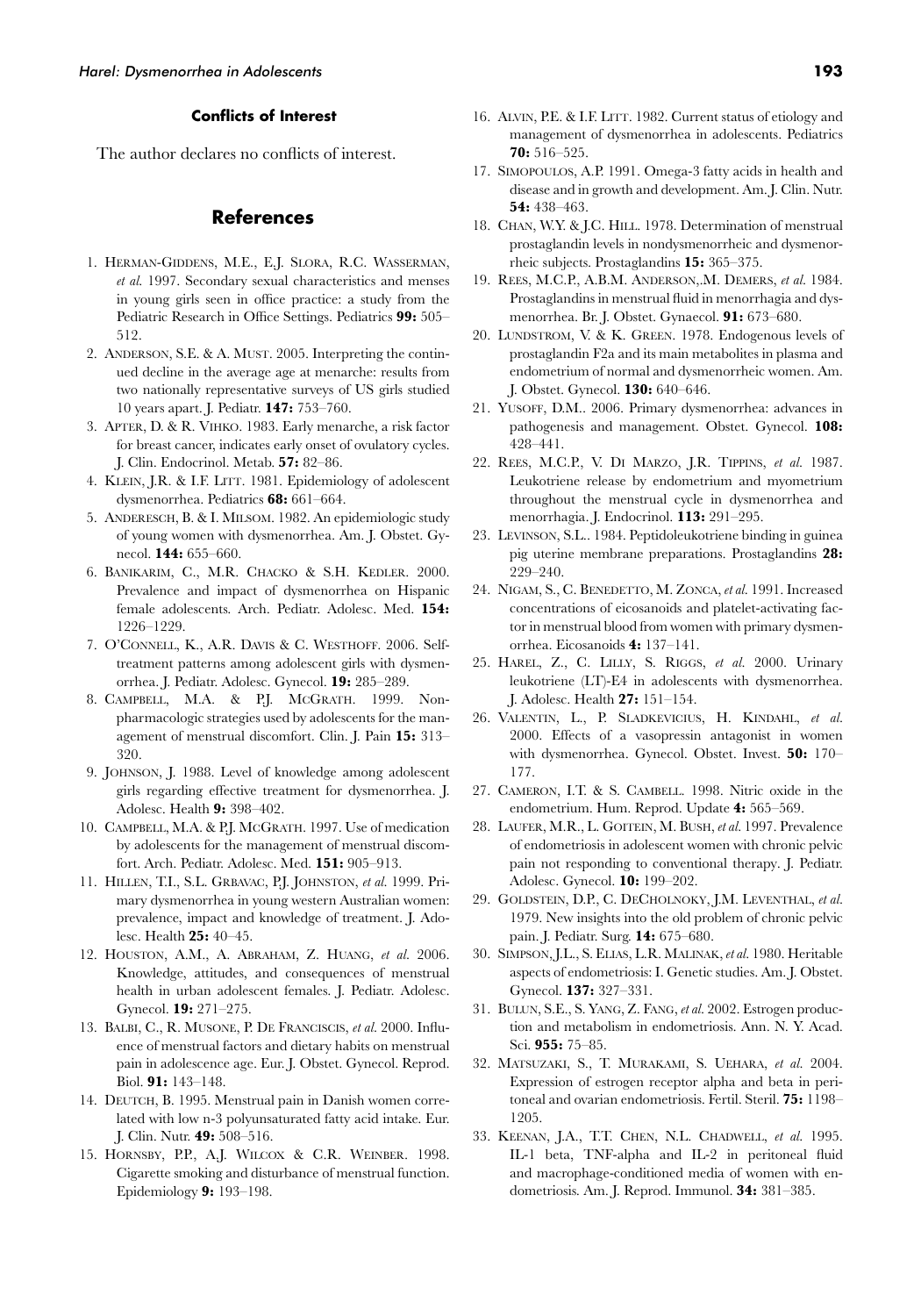- 34. OTA, H., S. IGARASHI, M. SASAKI, *et al.* 2001. Distribution of cyclooxygenase-2 in eutopic and ectopic endometrium in endometriosis and adenomyosis. Hum. Reprod. **16:** 561– 566.
- 35. TAMURA, M., S. DEB, S. SEBASTIAN, *et al.* 2004. Estrogen upregulates cyclooxygenase-2 via estrogen receptor in human uterine microvascular endothelial cells. Fertil. Steril. **81:** 1351–1356.
- 36. NOBLE, L.S., K. TAKAYAMA, K.M. ZEITOUN, *et al.* 1997. Prostaglandin E2 stimulates aromatase expression in endometriosis-derived stromal cells. J. Clin. Endocrinol. Metab. **82:** 600–606.
- 37. ZEITOUN, K., K. TAKAYAMA, H. SASANO, *et al.* 1998. Deficient 17B-hydroxysteroid dehydrogenase type 2 expression in endometriosis: failure to metabolize estradiol-17B. J. Clin. Endocrionol. Metab. **83:** 4474–4480.
- 38. CHAPRON, C., A. FAUCONNIER, J.B. DUBUISSON, *et al.* 2003. Deep infiltrating endometriosis; relation between severity of dysmenorrhea and extent of disease. Hum. Reprod. **18:** 760–766.
- 39. FEDELE, L., F. PARAZZINI, S. BIANCHI, *et al.* 1990. Stage and localization of pelvic endometriosis and pain. Fertil. Steril. **53:** 155–158.
- 40. GOLDSTEIN, D.P., C. DECHOLNOKY & S.J. EMANS. 1980. Adolescent endometriosis. J. Adol. Health Care **1:** 37–41.
- 41. KOTANI, N., I. SAKAI, H. HASHIMOTO, *et al.* 1997. Analgesic effect of an herbal medicine for treatment of primary dysmenorrhea–a double blind study. Am. J. Chin. Med. **25:** 205–212.
- 42. KAPLAN, B., D. RABINERSON, S. LURIE, *et al.* 1997. Clinical evaluation of a new model of transcutaneous electrical nerve stimulation device for the management of primary dysmenorrhea. Gynecol. Obstet. Invest. **44:** 255–259.
- 43. STEINBERGER, A. 1981. The treatment of dysmenorrhea by acupuncture. Am. J. Chin. Med. **9:** 57–60.
- 44. AKIN, M.D., K.W. WEINGAND, D.A. HENGEHOLD, *et al.* 2001. Continuous low-level topical heat in the treatment of dysmenorrhea. Obstet. Gynecol. **97:** 343–349.
- 45. GOLUB, L.J., H. MENDUKE & W.R. LANG. 1968. Exercise and dysmenorrhea in young teenagers: a 3-year study. Obstet. Gynecol. **32:** 508–511.
- 46. BARNARD, N.D., A.R. SCIALLI, D. HURLOCK, *et al.* 2000. Diet and sex-hormone binding globulin, dysmenorrhea, and premenstrual symptoms. Obstet. Gynecol. **95:** 245– 250.
- 47. HAREL, Z., F.M. BIRO, R.K. KOTENHAHN, *et al.* 1996. Supplementation with omega-3 fatty acids in the management of dysmenorrhea in adolescents. Am. J. Obstet. Gynecol. **174:** 1335–1338.
- 48. CHAN, W.Y. & M.Y. DAWOOD. 1980. Prostaglandin levels in menstrual fluid of nondysmenorrheic and of dysmenorrheic subjects with and without oral contraceptive or ibuprofen therapy. Adv. Prostaglandin. Thromboxane Res. **8:** 1443–1447.
- 49. HANSON, F.W., A. IZU & M.R. HENZYL. 1978. Naprosyn sodium in dysmenorrhea: its influence in allowing work/school activities. Obstet. Gynecol. **52:** 583–587.
- 50. BUDOFF, P.W. 1982. Zomepirac sodium in the treatment of primary dysmenorrhea syndrome. N. Engl. J. Med. **307:** 714–719.
- 51. SMITH, R.P. & J.R. POWELL. 1982. Intrauterine pressure changes during dysmenorrhea therapy. Am. J. Obstet. Gynecol. **143:** 286–292.
- 52. MEHLISCH, D.R.. 1988. Ketoprofen, ibuprofen, and placebo in the treatment of primary dysmenorrhea: a double-blind crossover comparison. J. Clin. Pharmacol. **28:** S29–33.
- 53. MEHLISCH, D.R.. 1990. Double-blind crossover comparison of ketoprofen, naproxen, and placebo in patients with primary dysmenorrhea. Clin. Ther. **12:** 398–409.
- 54. MARCHINI, M., L. TOZZI, R. BAKSHI, *et al.* 1995. Comparative efficacy of diclofenac dispersible 50 mg and ibuprofen 400 mg in patients with primary dysmenorrhea: a randomized, double-blind, within-patient, placebo-controlled study. Int. J. Clin. Pharmacol. Ther. **33:** 491–497.
- 55. BOCTOR, A.M., M. EICKOLT, T.A. PUGSLEY. 1986. Meclofenamate sodium is an inhibitor of both the 5- lipoxygenase and cycloxygenase pathways of the arachidonic acid cascade in vitro. Prostaglandins Leukot. Med. **23:** 229–238.
- 56. OWEN, P.R.. 1984. Prostaglandin synthetase inhibitors in the treatment of primary dysmenorrhea. Am. J. Obstet. Gynecol. **148:** 96–103.
- 57. ROY, S. 1983. A double-blind comparison of a propionic acid derivative (ibuprofen) and a fenamate (mefenamic acid) in the treatment of dysmenorrhea. Obstet. Gynecol. **61:** 628–632.
- 58. DURANT, R.H., M.S. JAY & T. SHOFITT. 1985. Factors influencing adolescents' responses to regimens of naproxen for dysmenorrhea. Am. J. Dis. Child **139:** 489– 493.
- 59. HAREL, Z. 2004. Cyclooxygenase (COX)-2 specific inhibitors in the treatment of dysmenorrhea. J. Pediatr. Adolesc. Gynecol. **17:** 75–79.
- 60. DAWOOD, M. 1988. Non-steroidal anti-inflammatory drugs and changing attitudes toward dysmenorrhea. Am. J.Med. **84:** 23–29.
- 61. HAREL, Z., S. RIGGS, R. VAZ, *et al.* 2004. The use of the leukotriene receptor antagonist montelukast (Singulair) in the management of dysmenorrhea in adolescents. J. Pediatr. Adolesc. Gynecol. **17:** 183–186.
- 62. WALLING, M.K., R.C. REITER, M.W. O'HARA, *et al.* 1994. Abuse history and chronic pain in women: I. Prevalence of sexual abuse and physical abuse. Obstet. Gynecol. **84:**193–199
- 63. BIEGLMAYER, C., G. HOFER, KAINZ, *et al.* 1995. Concentrations of various arachidonic acid metabolites in menstrual fluid are associated with menstrual pain and are influenced by hormonal contraceptives. Gynecol. Endocrinol. **9:** 307–312.
- 64. HAUKSSON, A., M. AKERLUND, M.L. FORSLING, *et al.* 1987. Plasma concentrations of vasopressin and a prostaglandin F2α metabolite in women with primary dysmenorrhea before and during treatment with a combined oral contraceptive. J. Endocrinol. **115:** 355–361.
- 65. CREATSAS, G., E. DELIGEOROGLOU, A. ZACHARI, *et al.* 1990. Prostaglandins: PGF α, PGE2, 6-keto-PGF1α and TXB serum levels in dysmenorrheic adolescents before, during and after treatment with oral contraceptives. Eur. J. Obstet. Gynecol. Reprod. Biol. **36:** 292–298.
- 66. EKSTROM, P., E. JUCHNICKA, T. LAUDANSKI, *et al.* 1989. Effect of an oral contraceptive in primary dysmenorrhea: